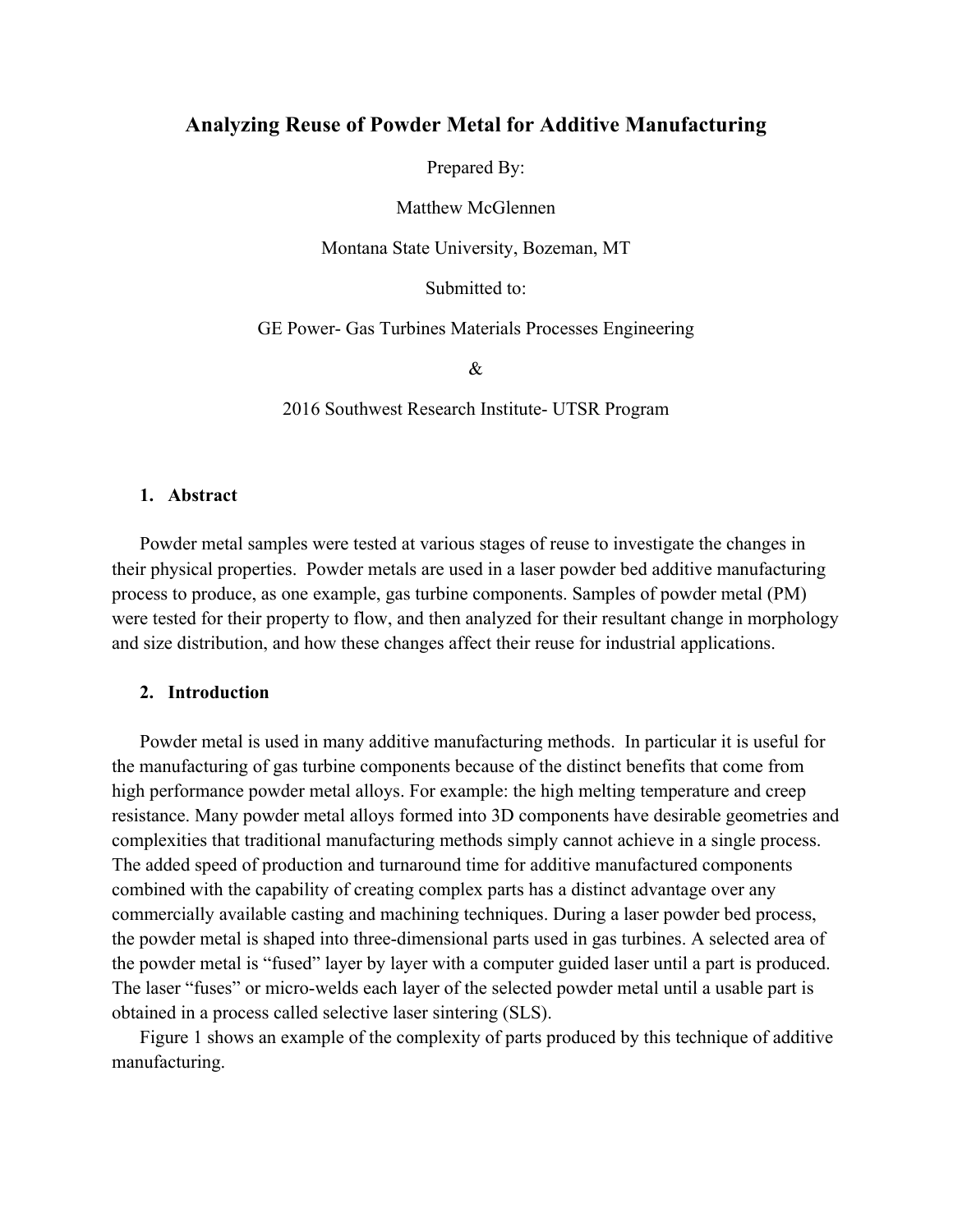

**Figure 1. Additive Manufacturing capability and complexity [1]**

This research was performed at General Electric's Power – Gas Turbine division in Greenville, SC in collaboration with the Materials and Processes Engineering team. The Materials and Processes engineering (MPE) team support GE Power in the area of materials characterization, and development and process development for gas turbine components. MPE also specializes in the advancement of Selective Laser Sintering processes.

A variety of studies on the reuse of powder metal have been published. Renishaw examined the limits on recycling metal additive manufacturing powder [2]. Ardila et. al. investigated the effect of selective laser sintering when applied to recycled powder of IN718 [3]. Each study highlights the observed change in mechanical and chemical properties of recycled metal powder, and how with modifications to the manufacturing process, the useful characters of these materials can be preserved. Further, both studies address the impact on the overall reduction of cost and material savings when powder metal is re-used as opposed to disposal.

This study is focused on the character of recycled powder metal to flow. The flow ability of powder metal is important to characterize because it relates directly to the reliability and efficiency of how powders are dispensed during an additive manufacturing process. Further, the flow ability of recycled material is correlated with changes in the chemical properties of the powders particles. The change in shape affects the efficiency of the micro-weld, and to the resultant parts being fabricated. Most significantly, impurities present in the recycled material can cause manufacturing defects. A pure alloy is desired and minimizing impurities greatly maintain the desired mechanical properties.

The ability of the powder metals to be reused is in the best interest of the industry, because of the potential for the company to save money and waste less material. Likewise, it is important to understand how the powder behaves at various stages of use so that predictions on the quality of the additive manufactured parts can be estimated. With much of the powder not being used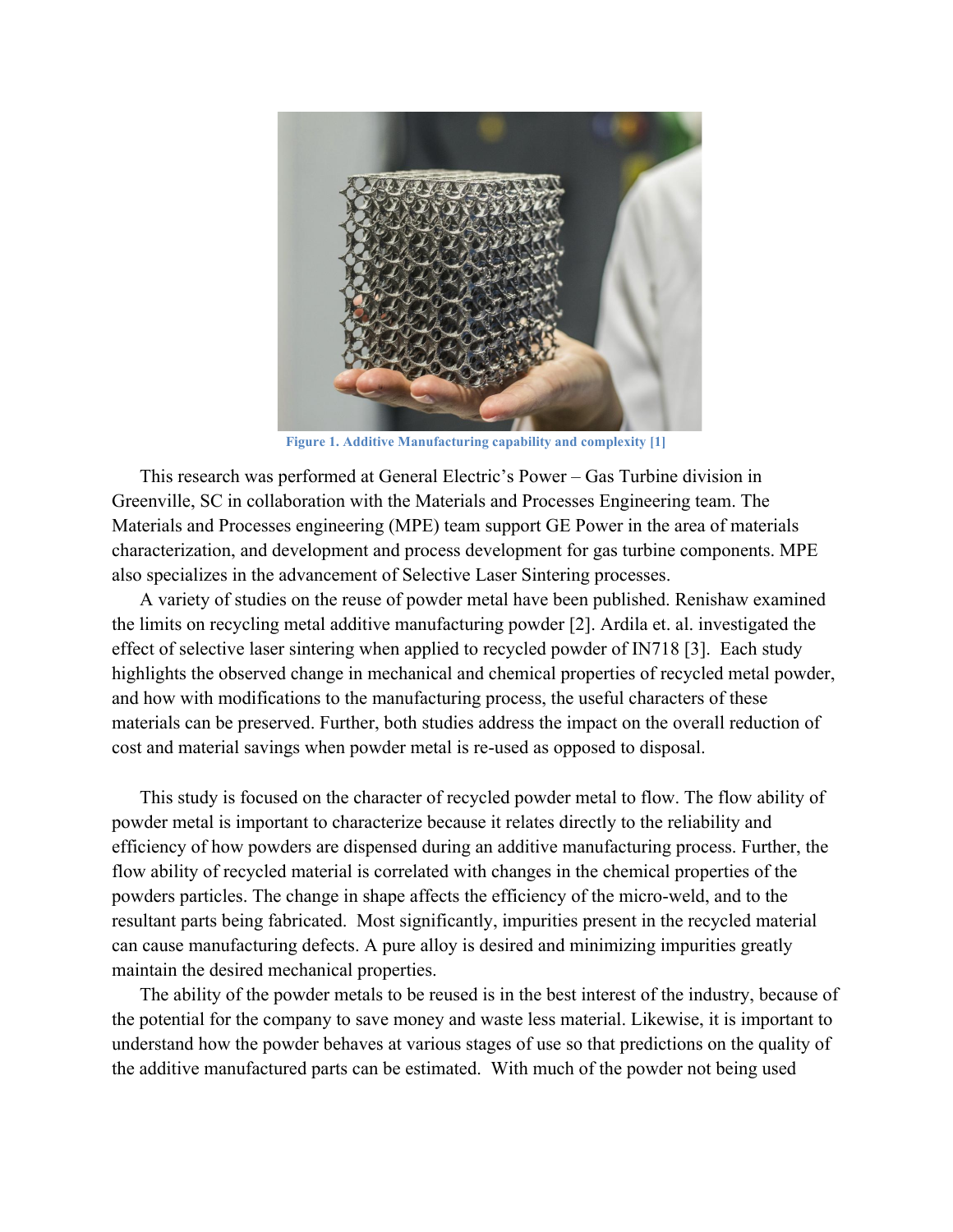during a build, there is significant benefit for the ability to recycle the unused powder remaining in the machine.

#### **3. Experiment**

The experimental approach to this study involved of evaluation of samples of powder metal at various stages of reuse. The samples gathered for this experiment were taken from a laser powder bed manufacturing machine. The machine had unused powder after each cycle, and the leftover powder was taken for sampling. The samples obtained were taken from a new batch of powder, short use, medium use and long term use. Each of the powder samples were analyzed for their ability to flow using a standard testing method. The data collected was also analyzed using 2-sample t-test and main effect plots to show what factors influence powder flow.

Samples were also analyzed for changes in their size distribution and shape morphology at the various stages of reuse. This was done by mounting the samples to be looked at under an scanning electron microscope (SEM) and creating magnified images that reveal individual powder particles. The images were investigated for their shape morphology with respect to the number of times they were used in a build. Finally, the samples of powder metal were analyzed for their distribution of particle size. The particle size distribution was developed from software that plots a distribution curve at various size scans. The data is displayed as the percentages of particles that fall below a certain size.

## **4. Results**

The samples collected were tested for their flow characteristics. Some of the factors taken into consideration were the number of times the powder was reused and the morphology of the powder particles. These factors were recorded to see if they had any effect on the flow of the powders.

A main effects plot was created to quantitatively show how the usage of the powder controlled the flow rates. Figure 2 below shows the main effect plot. Briefly, it was observed that increase in usage influenced the flow ability of the powder samples.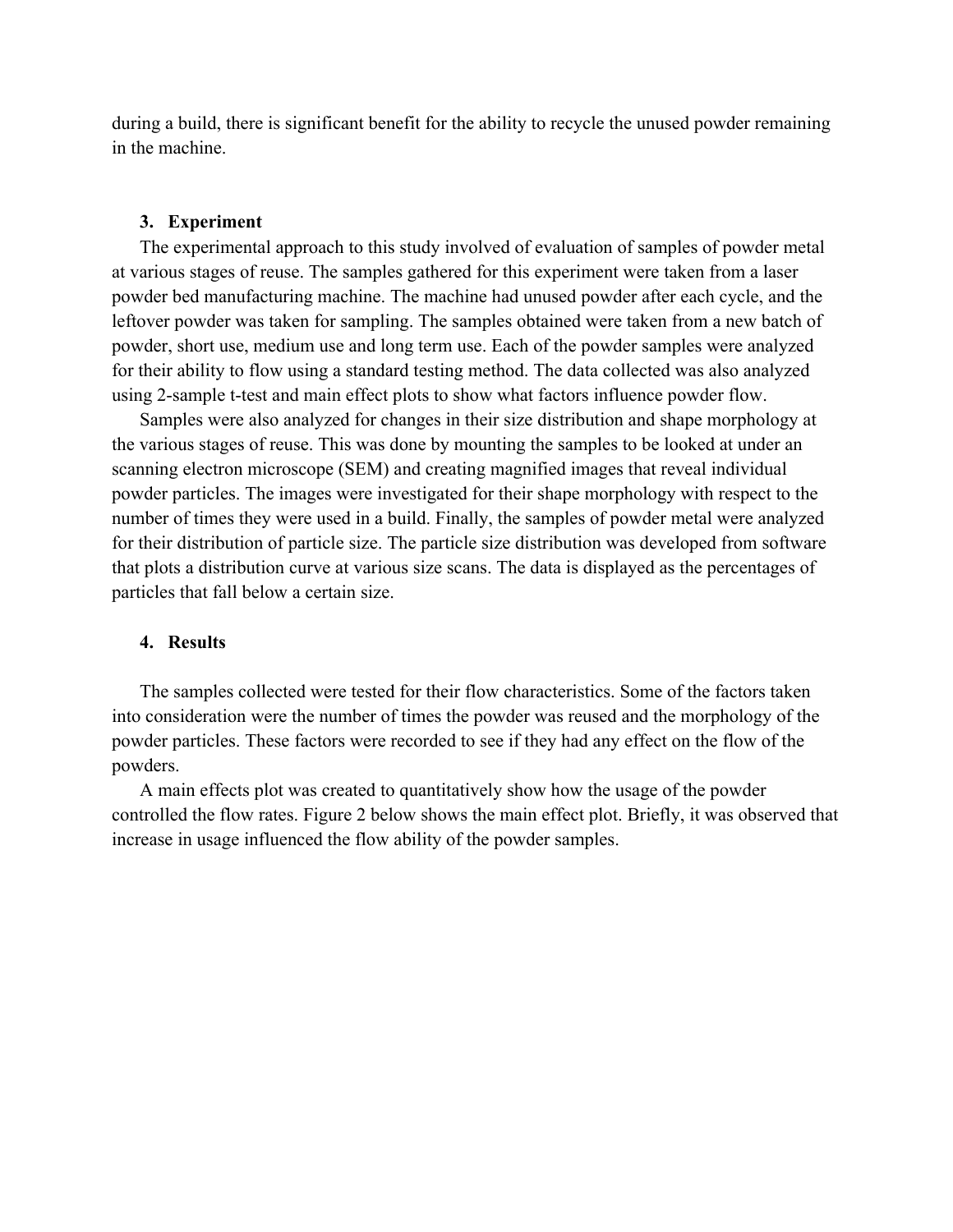

**Figure 2. Main Effects Plot for Powder metal. The increase in use drastically changes the flow properties.**

The change in the flow rate of the powder was also compared using a two-sample T-test shown in Figure 3. The data shows that small use powder has considerably different flow characteristics than longer use powder samples.





**Figure 3. A 2 sample T-Test comparing small vs. long use powder and their change in flow.** 

Under a scanning electron microscope it was apparent that the shape of the powder changed over time. Figures 4-7 below represent magnified scanning electron images of powder samples at different reuse levels. It was apparent that the larger particles tended to agglomerate. The newer powder seemed to contain a higher concentration of finer particles while the longer term use powder seemed to have a high concentration of much larger particles.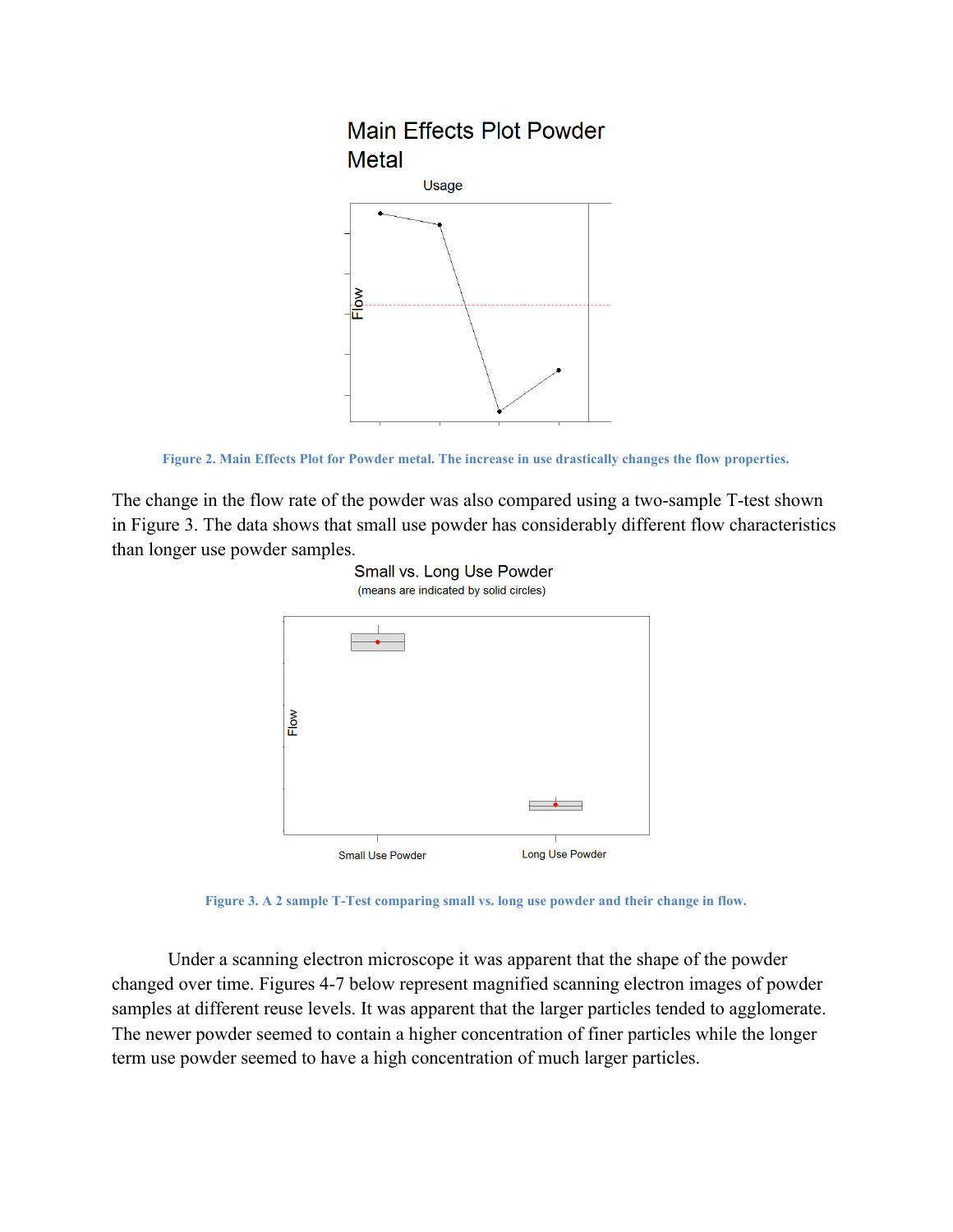

**Figure 4. New Powder SEM image Figure 5. Short Use Powder**



**Figure 6. Medium use powder Figure 7. Long time use powder**

The distribution of particle size is shown in Figure 8. The four different colors were overlapped onto a single plot to show the differences in the particle sizes between uses. There appeared to be minimal changes in the distribution of particles between different levels of use, however, the changes were noticeable. In general there was a trend that indicated a slight increase in the median particle size over the life of the recycled powder metals. This was concurrent with the fact that the flow rates changed with use, likely due to the changes in morphology and particle size. The ideal state of the powder is some that flows freely and uniformly, while also having the highest purity possible.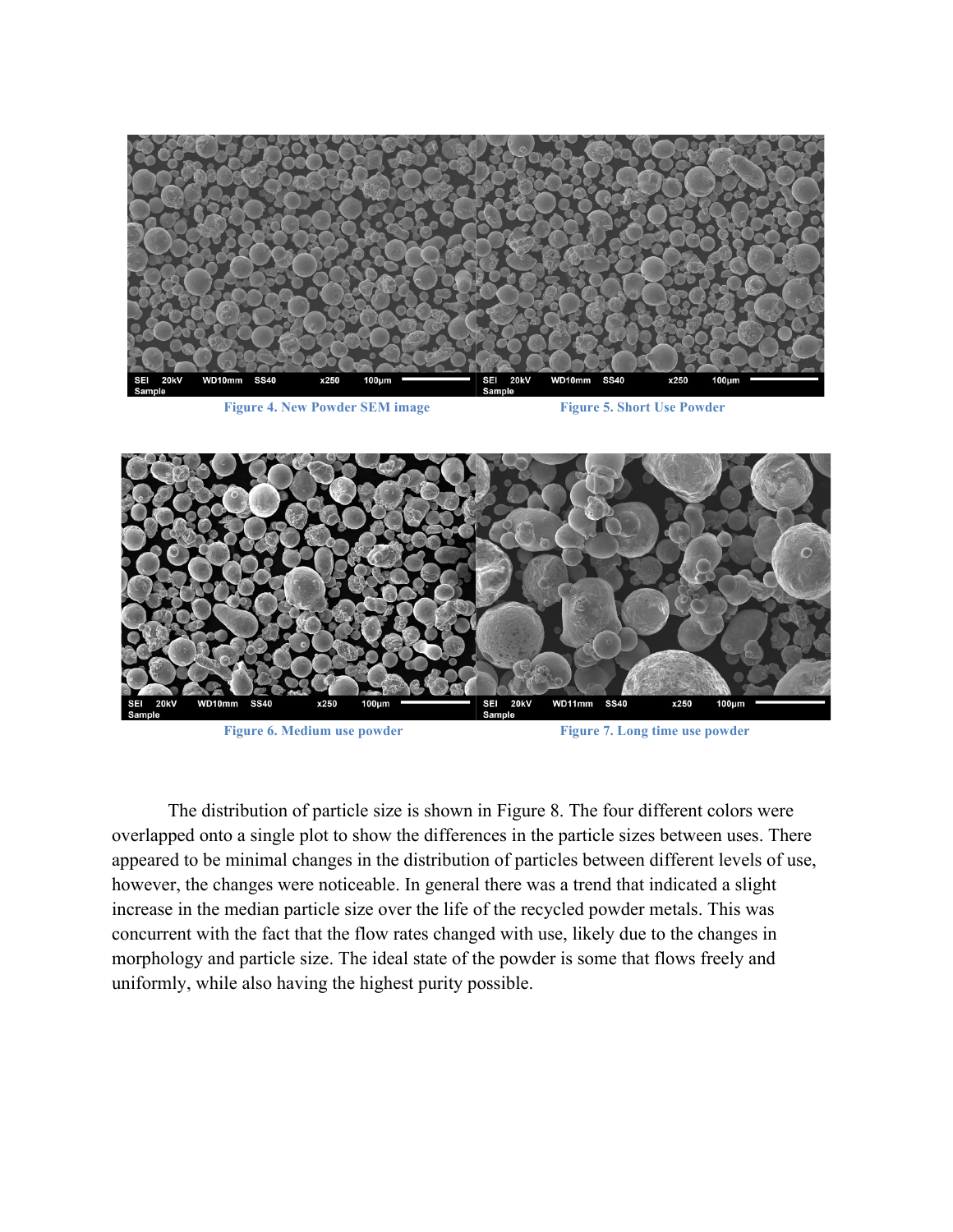

Figure 8. Distribution of particle sizes over use. The overlapping colors represent the stages of reuse for the PM samples. The distribution shifts slightly to the right with an increase in use of the powder metal samples.

## **5. Conclusion and Discussion**

This experiment was an examination at powder metals to flow, their morphology and their change in size over time. It was apparent that in time, it is no longer useful to keep reusing powder. Although new powder is added incrementally to reused powder, there comes a time when the powder no longer has the desired properties. Interestingly, the reuse of powder actually increases the flow rates of powder metal. Some of the new powder did not flow if not dried prior to use. This would contribute to some of the powder not dispensing during a build, which could potentially ruin a part if not avoided. For this reason, proper storage and handling of powder metal is important. The SEM images revealed agglomerates forming onto larger particles regardless of the level of reuse. These agglomerates could contribute to impurities in the alloys and restrict pure metal parts from being produced.

My experimental works demonstrate that the continuation of reuse on powder has desirable flow characteristics, however runs the risk of introducing impurities. What was learned from this research is that there were noticeable changes in powder condition over its life and the changes should be monitored periodically. Industry can save money by finding the correct time, or make predictions on when to replace the powder. Flow tests and particle examination should be done on a regular basis to manage the performance of the powder, and when the powder no longer has desirable properties, it should be discarded.

#### **6. References**

[1] *Printing with metal may be the key to growth for 3D printing stocks*. Digital Image. *Bezinga.*  Web. 11 August, 2016.